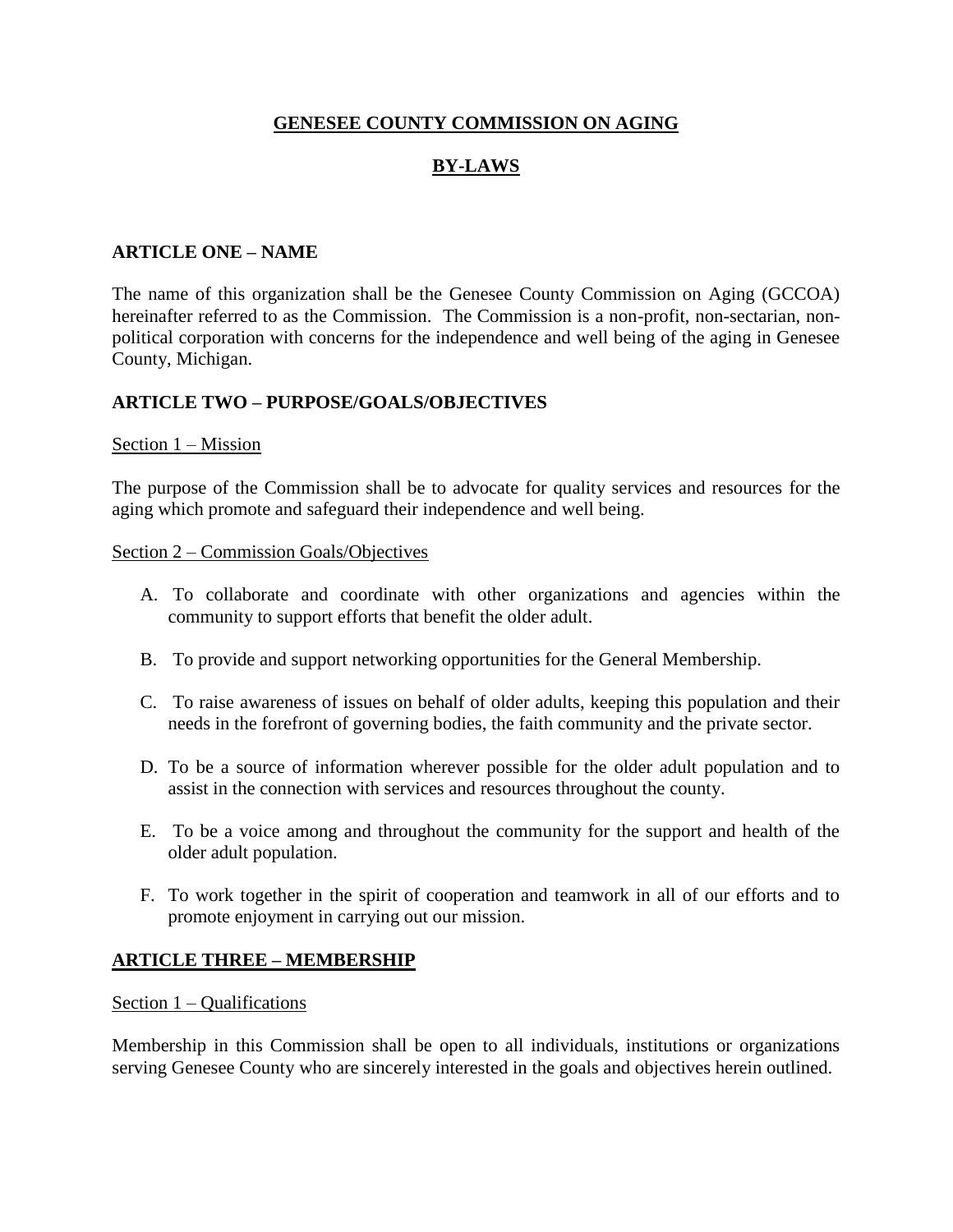## Section 2 – Membership

Persons, institutions and/or organizations seeking membership need to complete an application for membership and submit the application, along with the appropriate dues, to the Treasurer.

### Section 3 – Types of Membership

There shall be three (3) types of membership distinguished in the Commission:

- A. Organization membership wherein a given officer or staff member is designated as the official delegate with up to three (3) representatives from the organization will be identified at the time of the membership application.
- B. Individual memberships of persons under age 60. Individual members is a person under 60 who represents themselves and works in or with the aging network.
- C. Individual senior memberships of persons age 60 or over. Individual senior member who is 60 or over.

#### Section 4 – General Powers

The affairs of the Commission shall be managed by its General Membership.

#### Section 5 – Voting Rights

Each member in good standing (defined as having dues paid to date) shall be entitled to one (1) vote on each matter submitted to a vote of the members. The member, or the organization's designee, shall be present at the meeting in order to vote. (**Revised and adopted on 10/27/11**)

#### Section 6 – Termination of Membership

As individual or organization members may be terminated for continuous non-support of adverse actions of the Commission purpose, goals and objectives.

Request for termination must be in writing and given to the President, or in his/her absence, the Vice-President. The request must be presented to the Membership Committee within five (5) working days. The President or Vice-president will also forward a written notice of the allegation to the individual or organization. The Executive Committee will consider the request for termination, investigate and present a recommendation to the general membership within thirty (30) days.

If a special meeting of the general membership is required, the President or Vice-President will call a special meeting. Upon recommendation of the Executive Committee, the general membership shall vote on termination. An affirmative vote of 2/3 of the members in attendance is required, provided a quorum (20% of the general membership) is present. See Article 4, Section 5 – Quorum. A member who is terminated may request an appeal in writing to the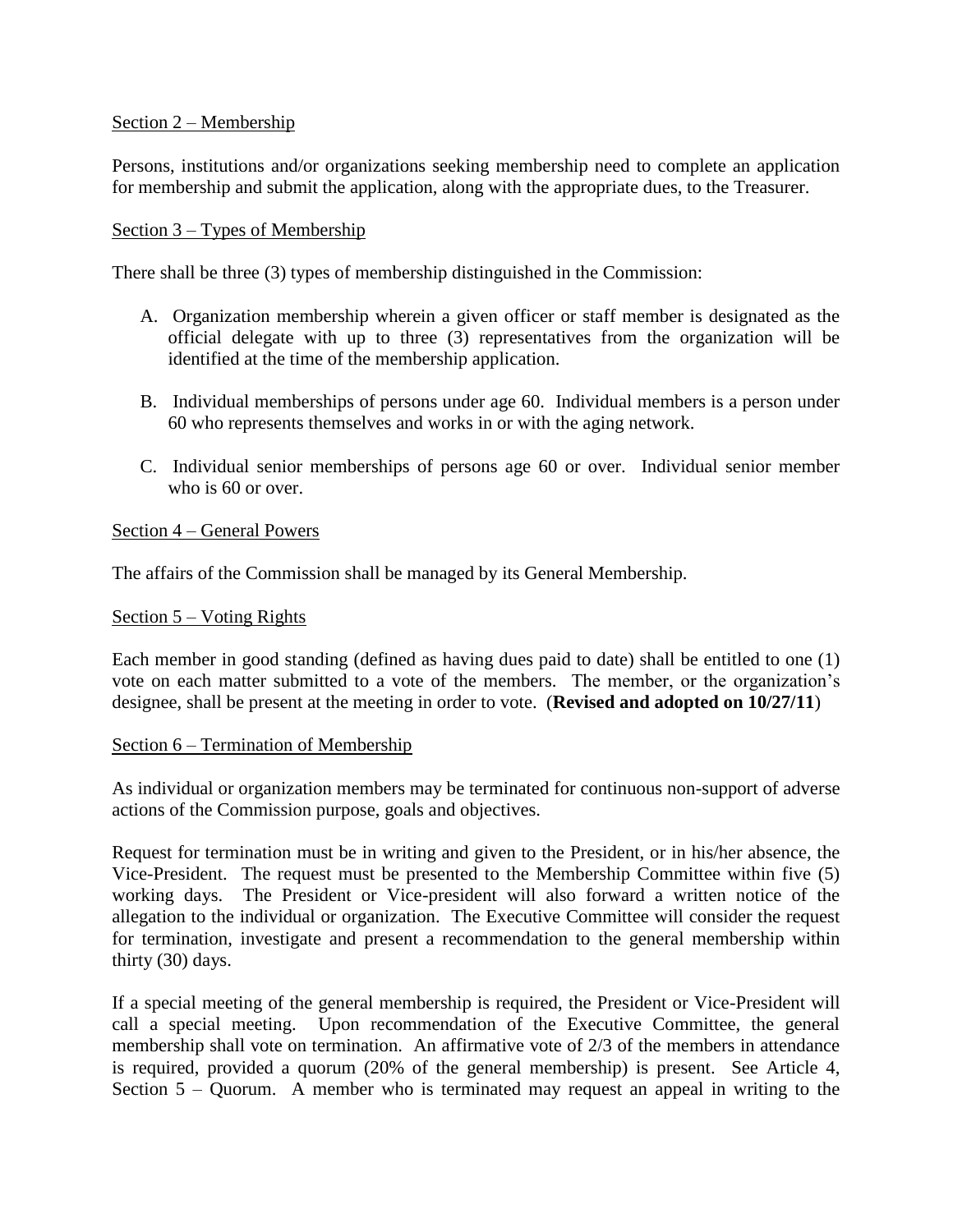President or Vice-President within five (5) working days. The Executive Committee will consider the appeal within thirty (3) days. The decision of the Executive Committee concerning the appeal will be considered final.

# **ARTICLE FOUR – MEETING OF MEMBERS**

### Section 1 – Notice of Meeting

Written, verbal or printed notice stating the place, date and hour of any meeting of the members shall be delivered either personally, by mail or email to each member in good standing at the address shown in organization records not less than forty-eight (48) hours before the time of such meeting, by or at the direction of the President, Secretary, Officers or persons calling the meeting. The purpose of the meeting shall be stated in the notice.

#### Section 2 – Annual Meetings

An annual meeting shall be held in the month of December for the purpose of affirming its membership and electing the officers.

#### Section 3 – Regular Meetings

A regular meeting of the general membership shall be held monthly with the exception of July and August, unless a majority of the general membership present at the June meeting votes to continue with meetings in July and/or August.

#### Section 4 – Special Meetings

Special meetings of the members may be called by the President, or a vote of the general membership and/or the Executive Committee. Notice of the meeting shall be in writing and delivered personally, by mail or by email. At least one office of the Executive Committee shall be present at any special meeting.

#### Section 5 - Quorum

Twenty (20%) percent of the general membership present at any meeting shall constitute a quorum for voting purposes. (**Revised and adopted on 10/27/2011**).

#### Section 6 – Decisions by Majority

The act of a majority of the members present at a meeting at which a quorum is present shall be the act of the general membership, unless the act of a greater number is required by law or by these Bylaws. The President and Secretary will verify that a quorum of the membership is present.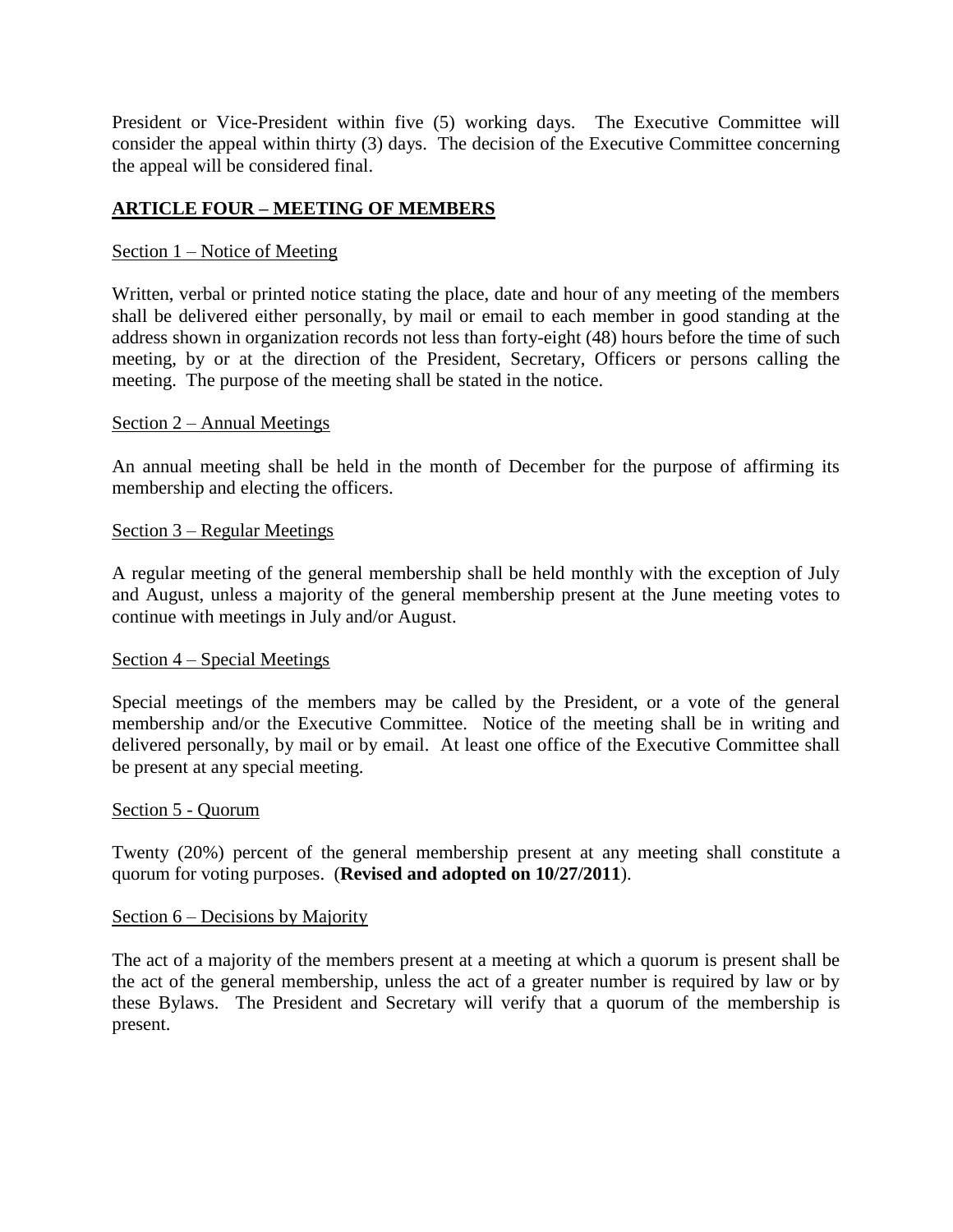# **ARTICLE FIVE – OFFICERS**

## Section 1 – Officers

The officers of the Commission shall be a President, one or more Vice-Presidents (number of Vice-Presidents is to be determined by the general membership), a Secretary and a Treasurer. The office of President must be filled by an individual who has served on the Executive Committee for a minimum of twelve (12) months. Other officers may be elected in accordance with the provisions of this Article. The general membership may elect such other officers, one (1) Assistant Secretary and one (1) Assistance Treasurer, as it shall deem desirable. Such officers shall have the authority and perform the duties prescribed by the general membership. Any two (2) or more offices may be held by the same person, except the office of President and Secretary.

## Section 2 – Election/Term of Office

The Officers of the Commission shall be elected annually by the general membership at the regular annual meeting held in December of each year. If the election of officers is not held at such meeting, the election may be held thereafter as soon as convenient.

Election of officers may be conducted by mail or in such manner as the general membership shall determine. Voting shall be conducted fourteen (14) days prior to the annual meeting in December.

Officers shall be elected by and from the general membership. There shall be no agency, organization or corporation represented by more than one officer. Each officer shall hold office until a successor has been duly elected. Such term of office shall be from January 1 to December 31 for two years following election. The term of office for each officer shall be for two years. A partial term shall not be considered a full two-year term. Each officer may hold the office for a total of two terms. An officer who has served two terms consecutively shall not be eligible for re-election to the same position for one year. This Article and Section 2 shall be effective January, 2012. (**Revised and adopted on 10/27/2011**)

## Section 3 – Vacancy

If the position of an officer should become vacant during the term of office, an election by the general membership shall be held to fill the vacancy. The election shall be held within six (60) days from the date the vacancy occurred.

## Section 4 – Duties/Responsibilities

A. The President shall preside at meetings of the general membership and Executive Committee. The President, with the approval of the Executive Committee, shall appoint sub-committees as deemed necessary by the general membership. The President shall serve as ex-officio of all sub-committees.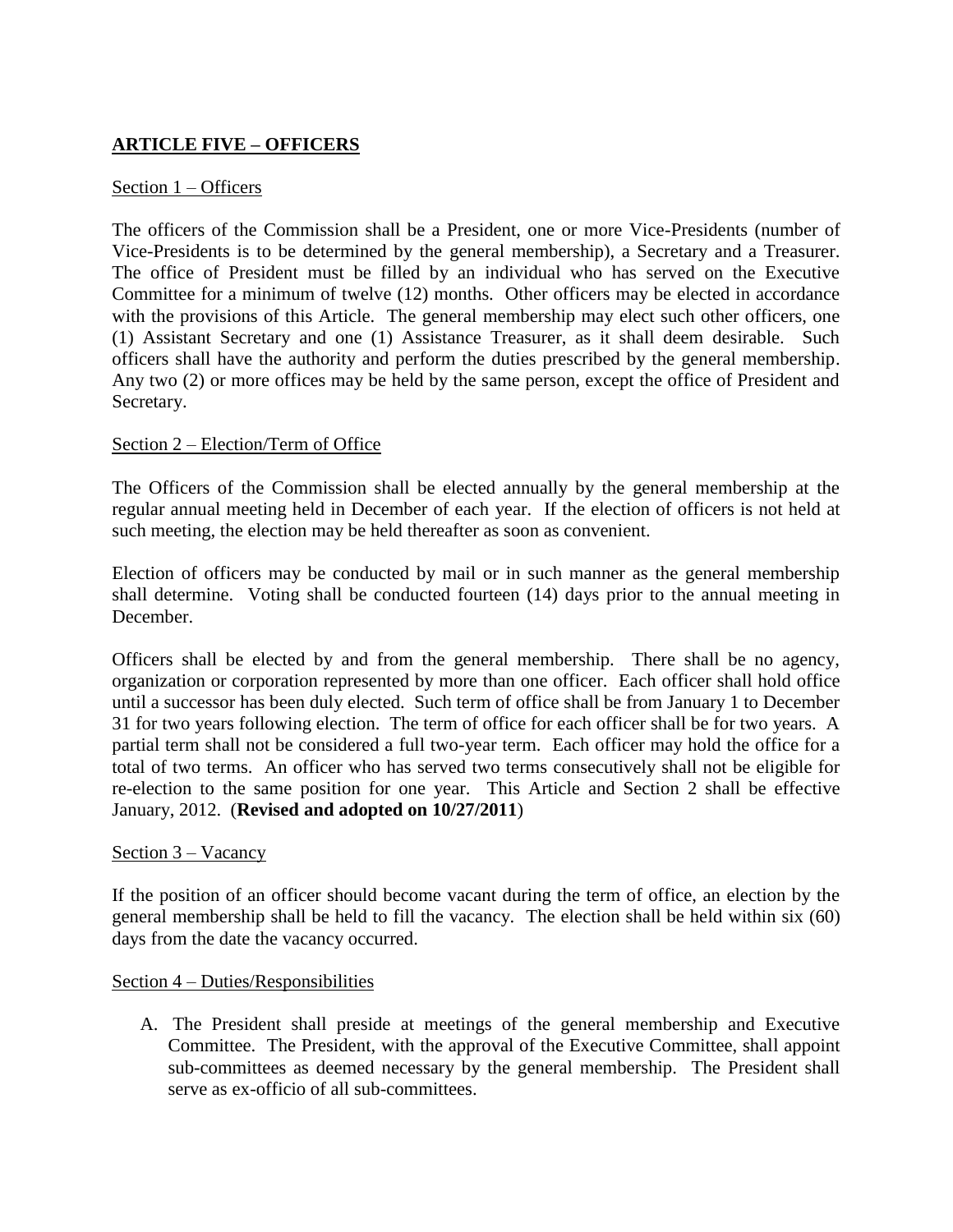- B. The Vice-President(s) shall perform such duties as are assigned by the President, including the performance of the duties of the President in his/her absence.
- C. The Recording secretary shall take and make available minutes of all meetings of the Commission and perform other duties as required of the position by the general membership.
- D. The Treasurer shall be the custodian of the Funds of the Commission; shall receive all sums and donations and shall present financial statements at regular meetings of the general membership. An annual, written financial summary shall be prepared and presented as required by State law at the meeting held in January. The Treasurer shall serve as an ex-officio member of any fundraising project. The Treasurer shall turn over to his/her successor all books and financial records and shall take a listed receipt.

## Section 5 - Removal

Any officer may be removed by a vote of the general membership whenever the duties of the officer are not performed to serve the best interest of the Commission (refer to Article 3, Section 6).

## **ARTICLE SIX – COMMITTEES**

#### Section 1 – General Membership

The general membership may designate one or more sub-committees. Each committee shall consist of two or more members of the general membership and include one member of the Executive Committee.

#### Section 2 – Executive Committee

The Executive Committee shall be composed of the officers and the past President as an exofficio member and shall have all the powers of the general membership between meetings. When acting in the place of the general membership, any vote must be two  $(2/3)$  thirds of the whole Executive Committee. Recommendations and planning of the Executive Committee shall be submitted to the general membership for consideration or ratification.

The term Executive Committee shall be removed and replaced with the term Board. (**Revised and adopted on 10/27/2011**)

#### Section 3 – Sub-Committees

Sub-committees will be formed based on the needs of the Commission. Members of each committee shall consist of members of the Commission. The committee chairperson shall be selected by the committee members.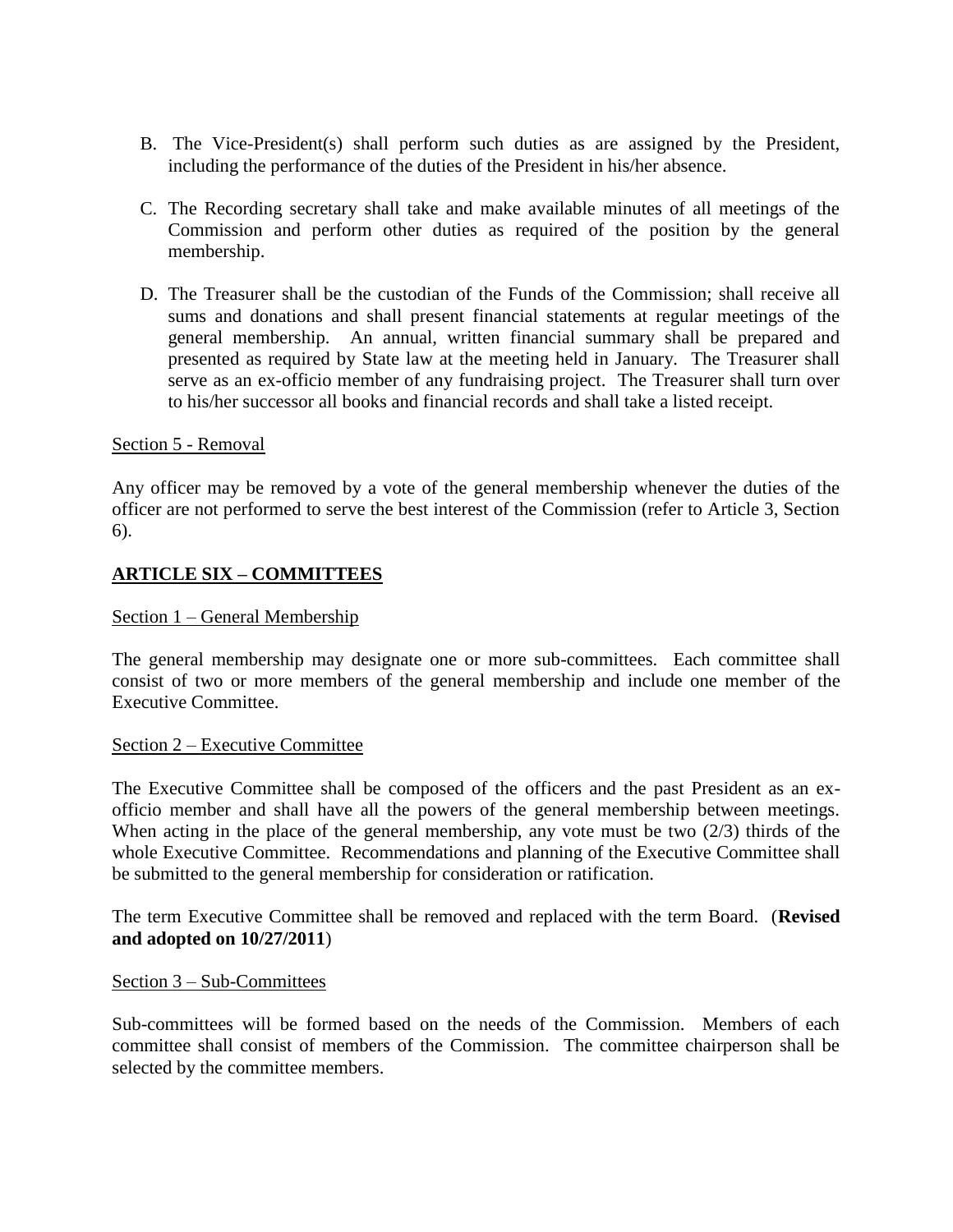# **ARTICLE SEVEN – CONTRACTS, CHECKS, DEPOSITS AND REFUNDS**

# Section 1 – Authorization

The general membership may authorize the President or his/her designee officer to enter into any contract or execute and delivery any instrument in the name of and on behalf of the organization and such authority may be general or may be confined to a specific instance. Section 2 – Checks, Drafts, or Orders

All checks, drafts or money orders for the payment of money (in excess of \$100.00) issued in the name of the Commission shall be signed by the treasurer and counter-signed by the President. In the absence of the Treasurer, any two officers are authorized to sign. A check, draft or money order with a \$200.00 limit may be issued without the authorization of the general membership and must be reported to the general membership at the next regular meeting.

## Section 3 - Deposits

All funds of the organization shall be deposited timely (within 30 days) to the financial account established in the name of the Commission in such banks or other depositories as general membership may select.

## Section 4 – Contributions/Donations

The general membership may accept on behalf of the Commission any monetary contribution or donations for any purpose of the Commission. Any donation or monetary contribution shall be turned over to the Treasurer and reported to the general membership at the next regular meeting.

## Section 5 – Bonding of the Treasurer and Audit

The Treasurer may or may not be a bonded officer of the Commission as the general membership may be resolution determine. The books of the Treasurer shall be audited at such time as the general membership may deem appropriate.

# **ARTICLE EIGHT – BOOKS AND RECORDS**

The Commission shall keep all financial records and minutes of all meetings of the general membership and the Executive Committee. The Secretary shall keep a record giving the names and addresses of the members entitled to vote. All books and records of the Commission may be inspected by any member, or his/her agent or attorney, for any purpose at any reasonable time.

# **ARTICLE NINE – CALENDAR YEAR**

The Commission shall operate on the calendar year.

# **ARTICLE TEN - DUES**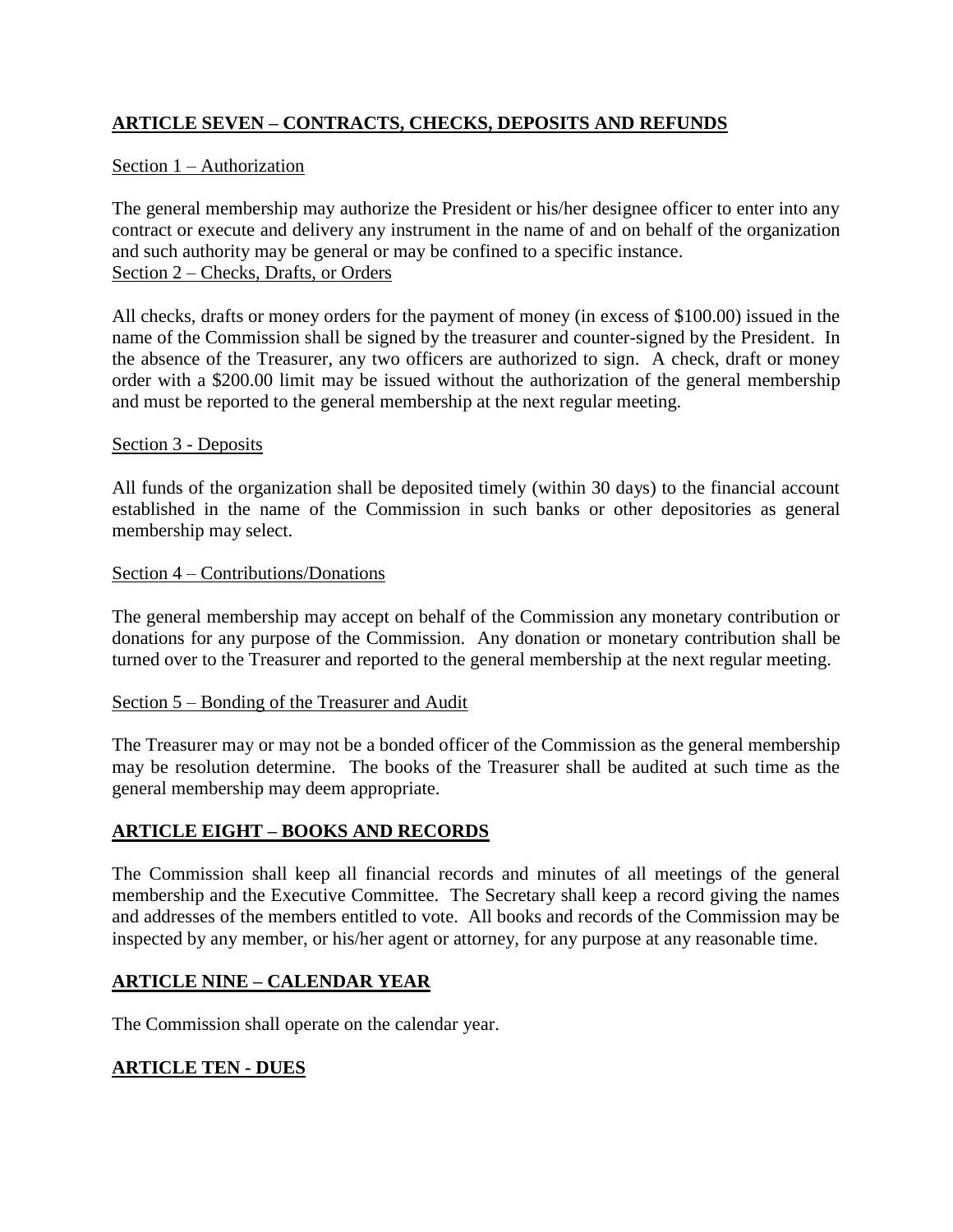# Section  $1 - Dues$

The general membership shall determine the amount of the annual membership dues payable to the Commission.